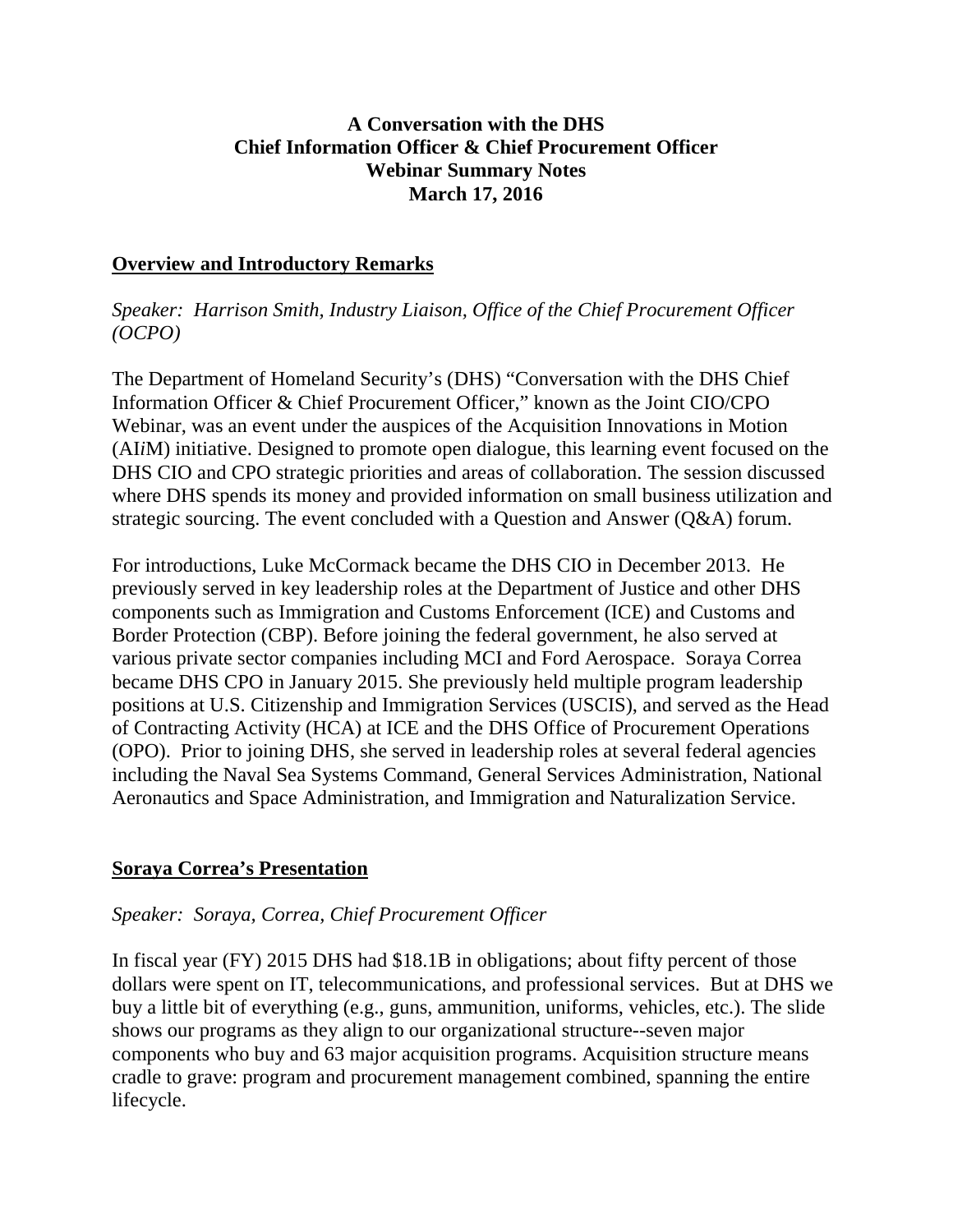Dark blue boxes on the organization structure slide are our buying organizations. We have the seven component HCAs shown at the bottom of the slide and the two HCAs at headquarters that were stood up when the Department was formed. OCPO serves and supports all of these customers.

As the slides show, DHS has been consistent over time in our obligation numbers. In FY 2015, we obligated about \$18.1B, with 89,000 transactions. Mentioned previously, the largest share was in IT, telecommunications and professional services. The remainder is what else we buy such as construction, facilities, etc.

We pride ourselves on having scored all "As" on our annual small business procurement scorecard for the past six years. We have heard we are getting another "A" for FY 2015. In 2014, we earned an A+ by exceeding all of our goals. DHS is the only agency to receive a grade of "A" six years in a row and the only agency of the "Big 7" agencies to receive all "As".

Our strategic sourcing program started in 2004, before anyone else was talking about it. Leveraging our collective buying power, we make effective and efficient use of our purchasing resources. Strategic sourcing has saved us \$2.9B in total, including \$466M in FY 2015 alone. We work very closely with the General Services Administration (GSA) and their Office of Federal Procurement Policy on their category management program. In fact, the director of our strategic sourcing program is the lead for the security category in the category management gateway. This is important because our programs invest the savings that are generated.

We try to invest in a smart way. We look at what other agencies are doing and look at what other vehicles are already out there. For example, there is no follow on procurement to the Technical, Acquisition, and Business Support Services (TABSS) vehicle since another vehicle exists that can similarly fulfill those requirements. Since the CIO is here, we are also going to highlight the Enterprise Acquisition Gateway for Leading-Edge Solutions II (EAGLE II) and First Source II vehicles, whose predecessors were established at the inception of the Department to support the CIO community.

Our organization's vision is to be innovative and flexible business advisors delivering mission-driven solutions for customers. It means that we are not just solving problems – we are developing solutions in partnership with our customers. We achieve this by focusing on our four strategic priorities:

**1) Inspire and Motivate People**. We are targeting everyone involved in the acquisition process. We want them to be inspired and motivated to do their best. We have a cross community mentoring program. We also hold Town Halls for the entire procurement community so they understand what is expected of them.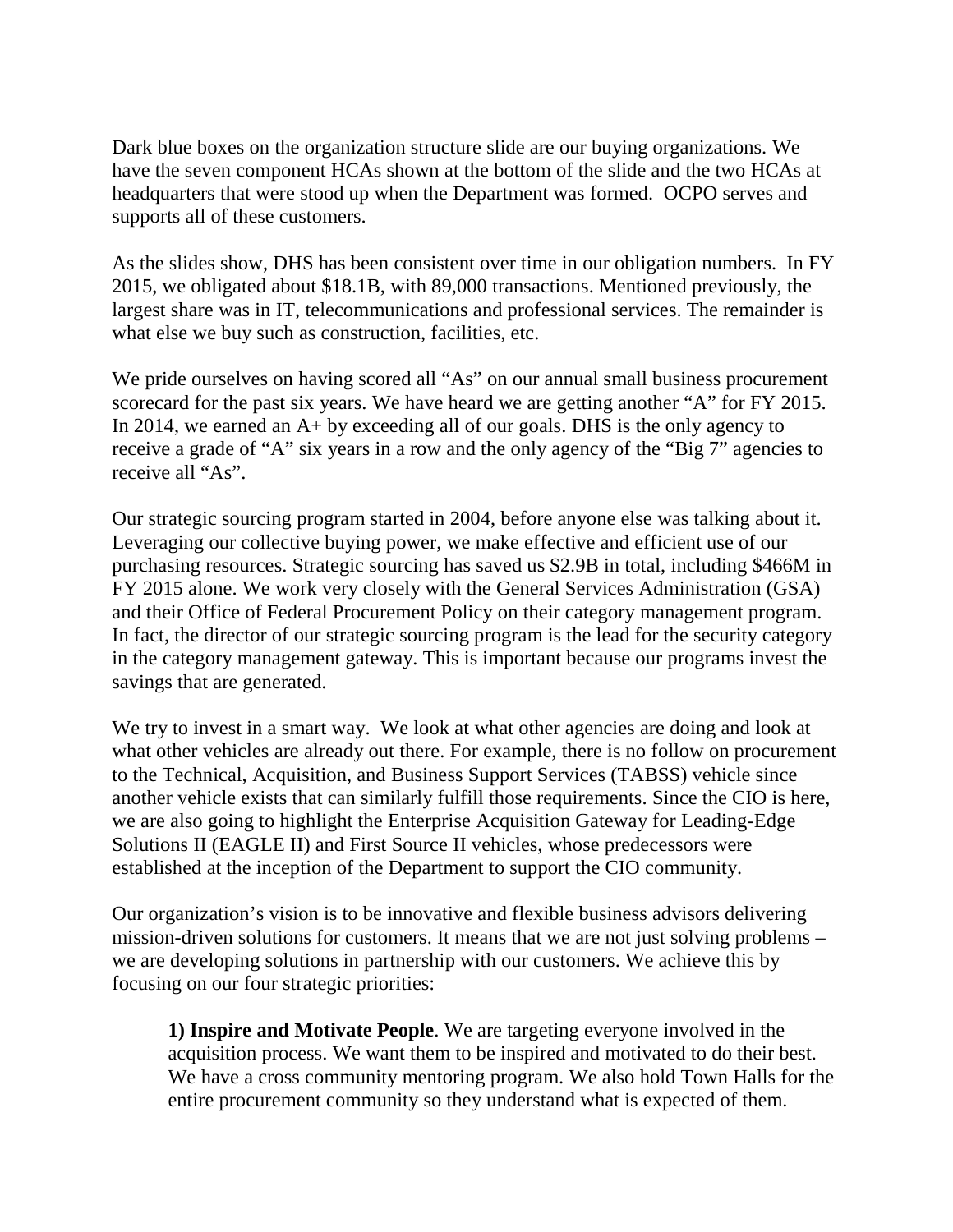**2) Deliver Exceptional Results.** Our job is to deliver an answer; to deliver results. It could be a contract, Interagency Agreement (IAA), or a recommendation not to contract. In this area, we keep people certified and enhance our training, much of which is just-in-time and right at the desktop. We also use learning cafes and webinars to discuss current topics and enable learning from one another. Examples of current topics are the Federal Information Technology Acquisition Reform Act (FITARA) and DHS Biometrics Strategic Framework.

**3) Enhance Mission Capabilities**. Through our procurement work, we help people better understand and serve the DHS mission. As an example, we are adding cyber hygiene clauses as part of our contracts. We include language to address data breaches and how we can better secure the data we give our contractors.

**4) Promote meaningful communications.** We engage industry, stakeholders, and customers to create an open dialog. We are implementing our strategic priorities through Acquisition Innovations in Motion (AI*i*M). That is our clever name for our strategic priorities. We are improving processes and communicating effectively. A key part of this is effectively engaging with industry. We have three types of industry engagement events: requirements events, major events, and learning events. The learning events are targeted opportunities to share best practices, explore innovation opportunities, and understand business processes.

### **Luke McCormack's Presentation**

### *Speaker: Luke McCormack, Chief Information Officer*

IT has been a big benefactor of strategic sourcing and we will continue to use it. Please notice that within the HCA organizations is where there is a lot of depth in IT activities. Our IT environment is changing. We are moving to the digital organization. This is not digitizing; rather, the organization itself is digital. We are partnering with the CXOs to accomplish this. Opportunity and demand areas are bringing us business value and operational capability. We are changing our organization and transforming. We are giving the user population what the market has to offer. This is what we are calling the "Open Market." We are moving to consumption-based services, open source, on-demand, full availability, and security through automation. We are building an ecosystem that takes advantage of these capabilities and delivers on promises.

Through the open market we are able to deliver services at reduced cost and a shorter time to delivery. We make sure services are secure and available. If you look at the FedRAMP certifying capability pilots, we are moving from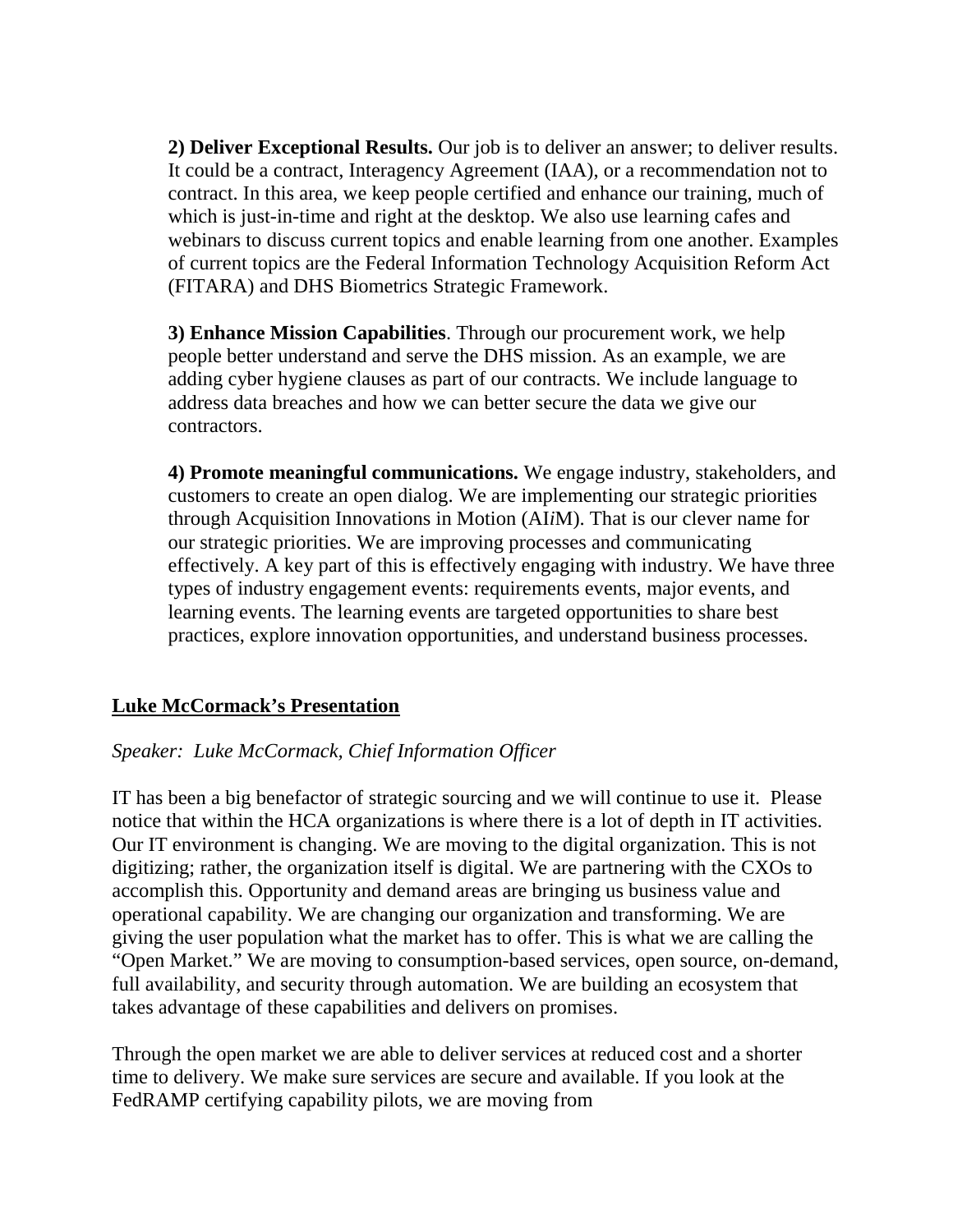Moderate/Moderate/Moderate to High/High/High. We want to take advantage of that opportunity.

We are focused on building the model agency to attract good talent. You are encouraged to try public service. We need your help. We also need your help to form partnerships to keep the country safe.

We are building the ecosystem to shorten time to market, provide high reliability, and a high security posture. We are making sure we have the checks and balances through the right governance. We are focused on the user who needs capability. With the open market, we can provide shorter time to market at a lower cost than in the past.

We are pursuing flexible delivery at DHS via tools and technologies that make mission capability available to the components. We are leading with an open market strategy - making public cloud and consumption-based services available. We have rewritten our data center contracts so we can focus on innovation.

We are working with the DHS Science and Technology Directorate to forge new technologies and take them out of the petri dish. We are thinking three to five years out by going to Silicon Valley and talking with venture capitalists to understand what is in the pipeline and to communicate our needs.

Our service delivery is high quality and timely and we manage our vendors well. We are changing our delivery model. We are making sure we have the right governance and accountability. We are focused on being lean and flexible. We encourage feedback early and often.

To remain thought leaders and maintain a world class organization, we are currently partnering with the DHS National Programs and Protectorate Directorate on cyber policy. We are an early adopter and are making decisions based on a capability maturity model. Our operating components are rating themselves in different capabilities and making priority decisions based on maturity and risk level.

We are one of the first departments to offer digital service plays. We are fully deployed on a number of projects and are following the principles. In terms of operating, we are focused on a range of things, from user needs, all the way down to default and to open source. We have five pilot projects underway, in different stages, which utilize the digital service play principles:

1) **USCIS Verification Transformation** – Implementation is well underway; we are out in front leading the way for this model.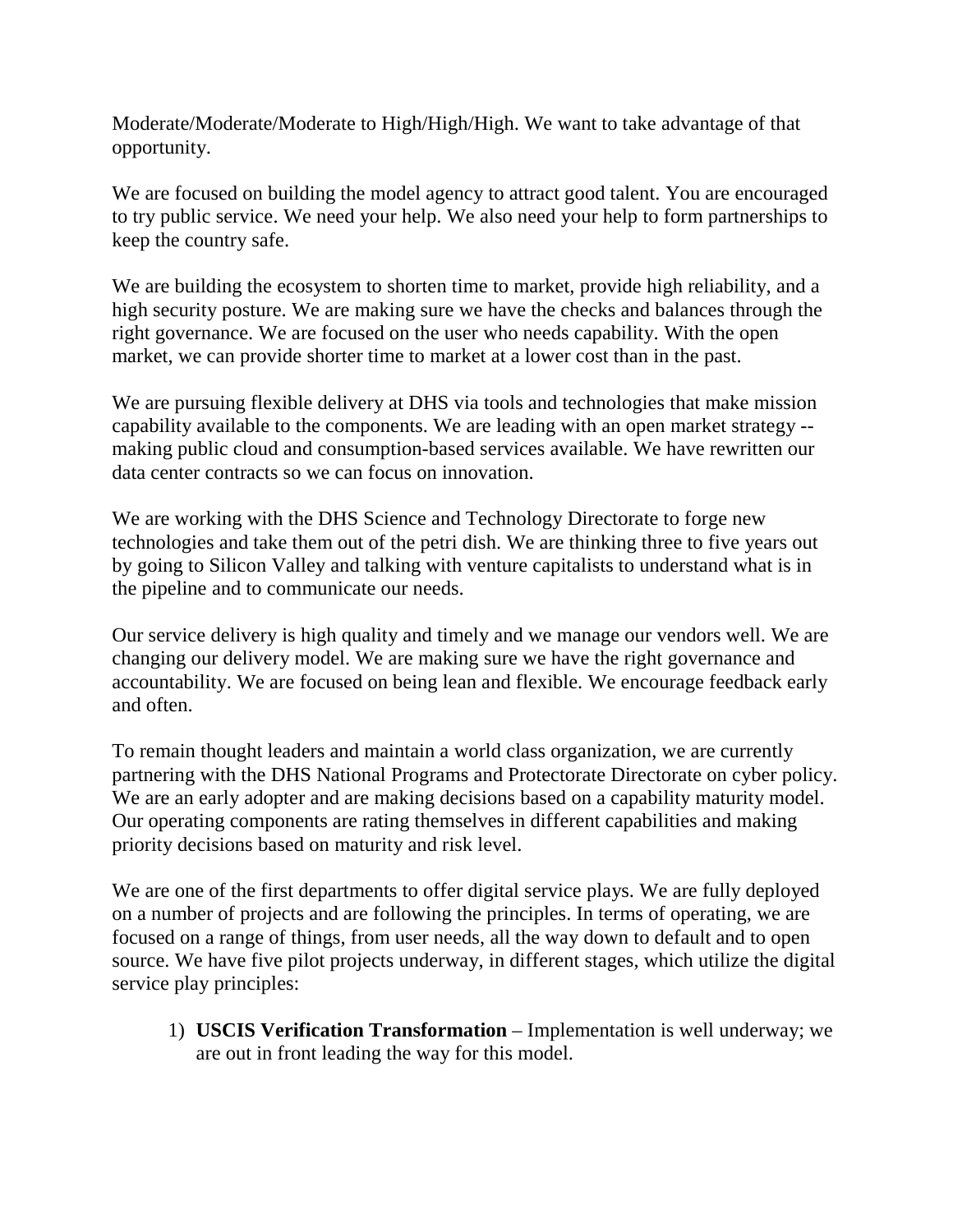- 2) **ICE SEVIS** Post Alternatives Analysis, focused on how they are going to pursue the project.
- 3) **TSA TIM** Making critical decisions about architecture.
- 4) **FEMA Grants Management** Pre Analysis of Alternatives stage.
- 5) **FEMA Flood Insurance** Pre Analysis of Alternatives stage.

## **Questions and Answers**

*[Harrison Smith facilitated the Q&A Session.]*

### **Can you explain how you see 1102s not just as Contracting Officers or paper pushers, but more as business advisors? How does that manifest in your relationship with the CIO?**

We do not see our contracting officers and contract specialists as paper pushers, but as business advisors. We are here to be a part of the solution-based team. We want to be involved at the requirements stage, planning the acquisition, helping to think through the "how." For example, we are working on a conceptual vehicle to buy cloud services. We are thinking about how to do it, how to evaluate, and how to order the services. We are considering cradle to grave in our discussion. We ask industry to help us formulate solicitations. Industry knows how they sell. If we buy how they sell, the acquisition is simplified. There is more consistency and standards. The buying process is faster. This creates an environment where we are more innovative at a lower cost.

We know and have heard from industry that the procurement process is too long. This is in part due to us being risk averse because we worry about protests. So we stood up the Procurement Innovation Lab as part of AI*i*M to invite contracting officers and contract specialists to tell us how we can improve business processes to shorten procurement timelines.

We are innovating with better group debriefings and better evaluations. We are using our pilots to show we can get through analysis and documentation processes and shorten the whole acquisition process. This is all so we can get products on the ground and deployed to our operators more quickly.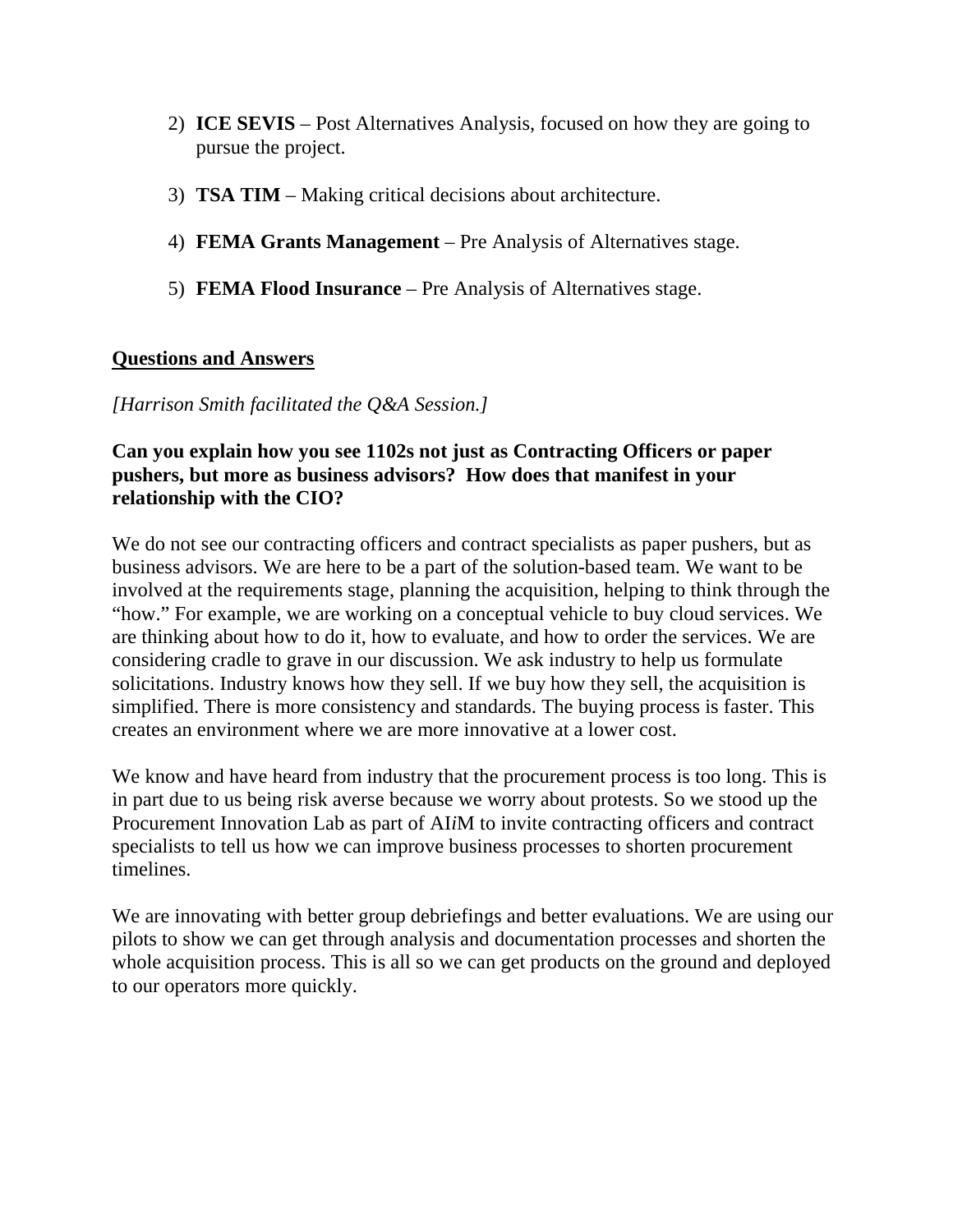## **Q. It looks like IT initiatives are based on best practices (e.g., lean IT, IT Infrastructure Library (ITIL), etc.). How are these reflected in your plans?**

We have been ITIL-based for some time. We've adopted the pieces that make sense to make sure that we are repeatable and consistent. We use industry best practices for cloud, hybrid cloud and DevOps. We also learn from industry. We look at how large companies do IT so we too can take advantage of the innovations that already exist. Recently, we were in Silicon Valley for this exact reason. We had a wildly successful Reverse Industry Day in November 2015. I wish every Federal employee involved in acquisitions could have attended. We learned a lot from industry, and we are doing another similar event soon. [The Reverse Industry Day is an event giving industry the opportunity to let us know their thought processes. What is industry's acquisition model/cycle? How do they pursue opportunities? How do they react to us and the signals we give or don't give? Our first Reverse Industry Day was very successful with a 97% approval rating.]

# **Q. We are seeing more going to small businesses. What are your plans for small business?**

One size does not fit all. We build tools for the toolkit for our acquisition professionals and program offices. Our vehicles leverage collective buying power. Our goal is to be as quick and as efficient as possible. We will use existing vehicles where it makes sense or create new vehicles when they are needed. Based on the Small Business Act, we are prudent and do a great deal of market research to see if a small business can perform the work. We are required to utilize small business, so we work with our Office of Small and Disadvantaged Business Utilization, the customer, and the marketplace to make these decisions. Last year, our dollars obligated to small businesses exceeded our goal of 32% and reached 34%. We use small business where it makes sense and we do this work carefully to watch for pass-throughs to large businesses.

We want choices and an open market to drive costs down. The world is changing. Take a look at the digital playbook; the old model was large, monolithic projects. Now we are looking at bite size pieces, sampling different pieces, buying on a consumption basis. Nimble works; big companies need to think small. There are things that only big companies can achieve, but things that are purpose built can be done in smaller pieces by mashing up technologies and drawing from the cloud.

### **Q. Is this the concept of continuous development which recent press has called the next step after Agile?**

Yes, that is exactly what it is, Agile is first generation. We now use Agile to automate the cycle and use the cloud in public, private, and hybrid configurations. We select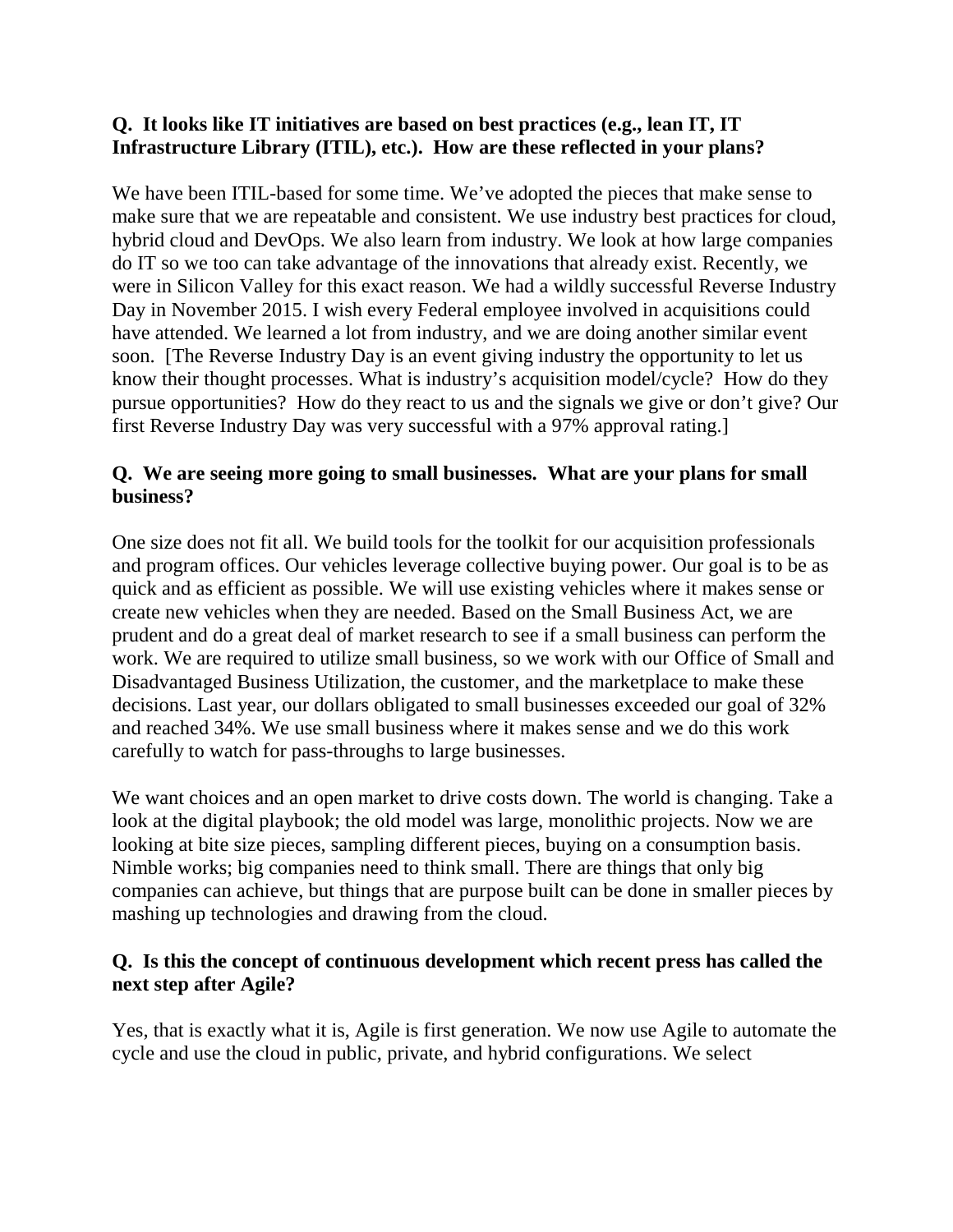Commercial-off-the-Shelf or purpose built as appropriate. The methodology on a purpose built system are the techniques we will continue to use and mature.

# **Q. How is open source being used or considered by DHS?**

At USCIS we used the GitHub methodology. People have concerns about security, but there is light on it when it is open source. Since it is not a closed system, we can be more secure by running through our checks automatically. Every unit gets tested in real time and with a fully automated capability.

## **Q. You spoke of options. What drives vehicle decisions, particularly in reference to TABSS?**

I know there are questions about the decision not to re-compete TABSS. Federal procurement policy directs Senior Procurement Executives to consider what is out there before a new vehicle is competed. The requirement drives the decision; what do I need to achieve, how do I need to achieve it, and is there a vehicle built to do that? TABSS was developed years before GSA OASIS. GSA expanded OASIS and built in new features that we would have built into a TABSS II vehicle. We spoke with GSA about the future plans for OASIS. We are driven by requirements and we make our decisions as a team. Why would we replicate? OASIS has many outstanding companies that are ready to provide support.

We also talked with our DHS customers. We spoke with them two years ahead of time so they had time to partner with OASIS contractors. Additionally, there are numerous opportunities for industry with OASIS. We have finite resources, so we put them where they are needed. Sometimes requirements are unique and necessitate a custom DHS vehicle, and other times requirements can be met by a vehicle that already exists elsewhere.

If two to three years down the road this approach no longer makes sense, then we would be willing to reverse the decision. Please be clear that I am not saying we will, but if it is the right choice, we would. Today OASIS is the right choice based on needs, mission, and what is available in the market. As we have said, we want to give our customers good choices and options.

### **Closing Remarks**

### *Speaker: Harrison Smith, Industry Liaison, OCPO*

Thank you Luke McCormick and Soraya Correa. We will post slides and a recording of this webinar on the external DHS AI*i*M website in the near future. This is the first of